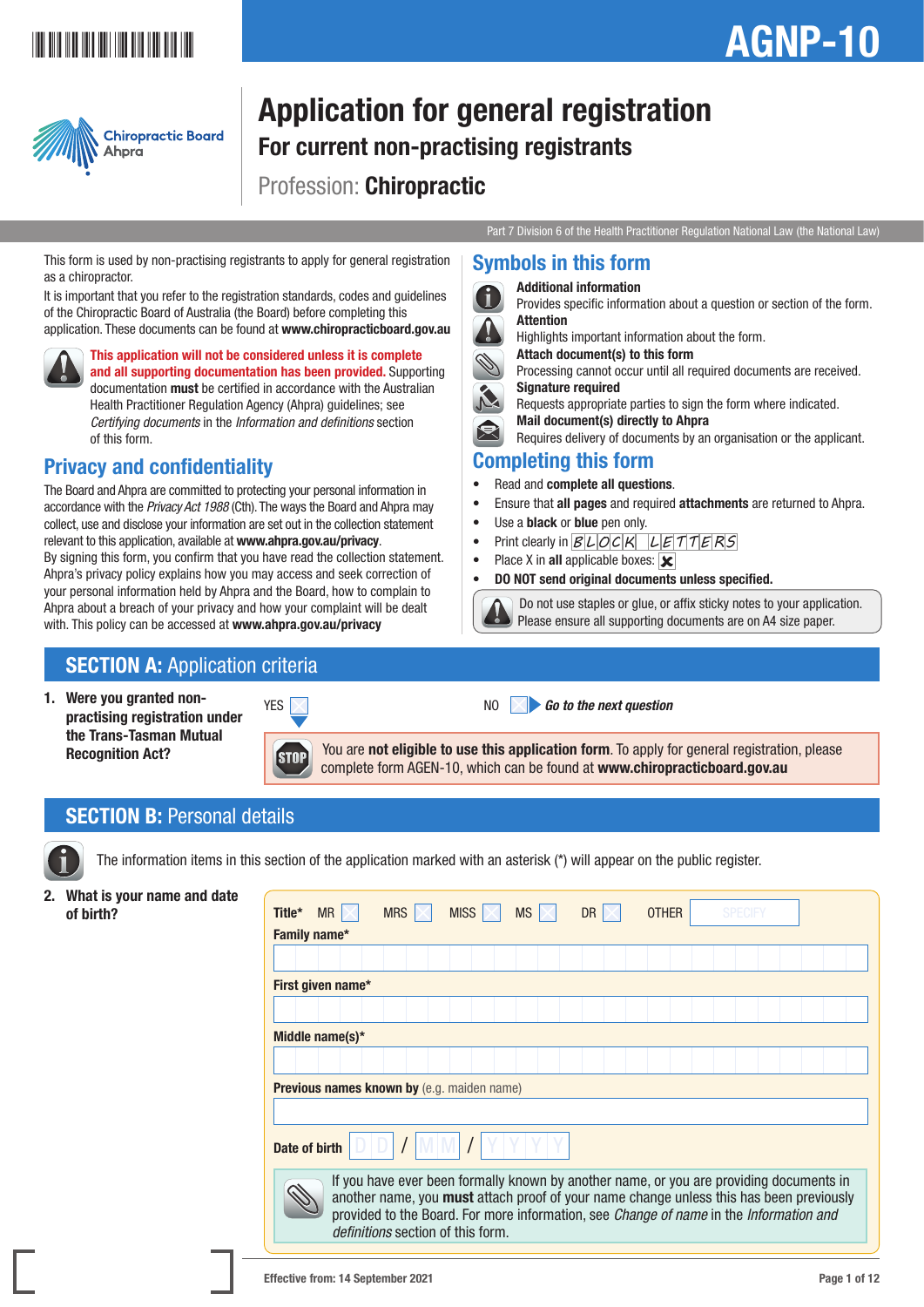| AGNP-10 |  |
|---------|--|
|         |  |

| 3. What is your registration<br>number?         | Registration number*<br>$CH$ $I$                                                                                             |
|-------------------------------------------------|------------------------------------------------------------------------------------------------------------------------------|
| 4. What are your birth and<br>personal details? | <b>Country of birth</b>                                                                                                      |
|                                                 | <b>City/Suburb/Town of birth</b>                                                                                             |
|                                                 |                                                                                                                              |
|                                                 | <b>State/Territory of birth (if within Australia)</b>                                                                        |
|                                                 | $VIC \times$<br>NSW $\nabla$<br>QLD<br>SA $\neg$<br>WA $\nabla$<br>TAS $\nabla$<br>ACT $ \times $<br>NT $\vert \times \vert$ |
|                                                 | Sex*<br>INTERSEX/INDETERMINATE<br>FEMALE $ \times $<br>MALE $ \times $                                                       |
|                                                 | Languages spoken fluently other than English (optional)*                                                                     |
|                                                 |                                                                                                                              |

### **SECTION C: Contact information**

- Once registered, you can change your contact information at any time. Please go to www.ahpra.gov.au and
- download and complete the change of address form *CHDT-00 Request for change of address details on the register*, or
- log in to your Ahpra account to change your details online.

|  |  |  |  |  | 5. What are your contact details? |
|--|--|--|--|--|-----------------------------------|
|--|--|--|--|--|-----------------------------------|

| Provide your current contact details below – place an $\sqrt{\phantom{0}}$ next to your preferred contact phone number. |                    |
|-------------------------------------------------------------------------------------------------------------------------|--------------------|
| <b>Business hours</b>                                                                                                   | <b>Mobile</b>      |
|                                                                                                                         |                    |
|                                                                                                                         |                    |
|                                                                                                                         |                    |
| <b>Email</b>                                                                                                            |                    |
|                                                                                                                         |                    |
|                                                                                                                         | <b>After hours</b> |

#### 6. What is your residential address?

- When you are not yet practising, or when you are not practising the profession predominantly at one address:
- your residential address will be recognised as your principal place of practice, and
- the information items marked with an asterisk (\*) will appear on the public register as your principal place of practice.

 Refer to the question below for the definition of principal place of practice.

 Residential address cannot be a PO Box.

| Site/building and/or position/department (if applicable)     |  |  |  |  |  |  |               |  |  |  |  |  |  |
|--------------------------------------------------------------|--|--|--|--|--|--|---------------|--|--|--|--|--|--|
|                                                              |  |  |  |  |  |  |               |  |  |  |  |  |  |
|                                                              |  |  |  |  |  |  |               |  |  |  |  |  |  |
|                                                              |  |  |  |  |  |  |               |  |  |  |  |  |  |
|                                                              |  |  |  |  |  |  |               |  |  |  |  |  |  |
|                                                              |  |  |  |  |  |  |               |  |  |  |  |  |  |
| Address (e.g. 123 JAMES AVENUE; or UNIT 1A, 30 JAMES STREET) |  |  |  |  |  |  |               |  |  |  |  |  |  |
|                                                              |  |  |  |  |  |  |               |  |  |  |  |  |  |
|                                                              |  |  |  |  |  |  |               |  |  |  |  |  |  |
|                                                              |  |  |  |  |  |  |               |  |  |  |  |  |  |
|                                                              |  |  |  |  |  |  |               |  |  |  |  |  |  |
|                                                              |  |  |  |  |  |  |               |  |  |  |  |  |  |
|                                                              |  |  |  |  |  |  |               |  |  |  |  |  |  |
|                                                              |  |  |  |  |  |  |               |  |  |  |  |  |  |
|                                                              |  |  |  |  |  |  |               |  |  |  |  |  |  |
| City/Suburb/Town*                                            |  |  |  |  |  |  |               |  |  |  |  |  |  |
|                                                              |  |  |  |  |  |  |               |  |  |  |  |  |  |
|                                                              |  |  |  |  |  |  |               |  |  |  |  |  |  |
| State or territory (e.g. VIC, ACT)/International province*   |  |  |  |  |  |  | Postcode/ZIP* |  |  |  |  |  |  |
|                                                              |  |  |  |  |  |  |               |  |  |  |  |  |  |
|                                                              |  |  |  |  |  |  |               |  |  |  |  |  |  |
| <b>Country (if other than Australia)</b>                     |  |  |  |  |  |  |               |  |  |  |  |  |  |
|                                                              |  |  |  |  |  |  |               |  |  |  |  |  |  |
|                                                              |  |  |  |  |  |  |               |  |  |  |  |  |  |

\*AGNP-102\* AGNP-10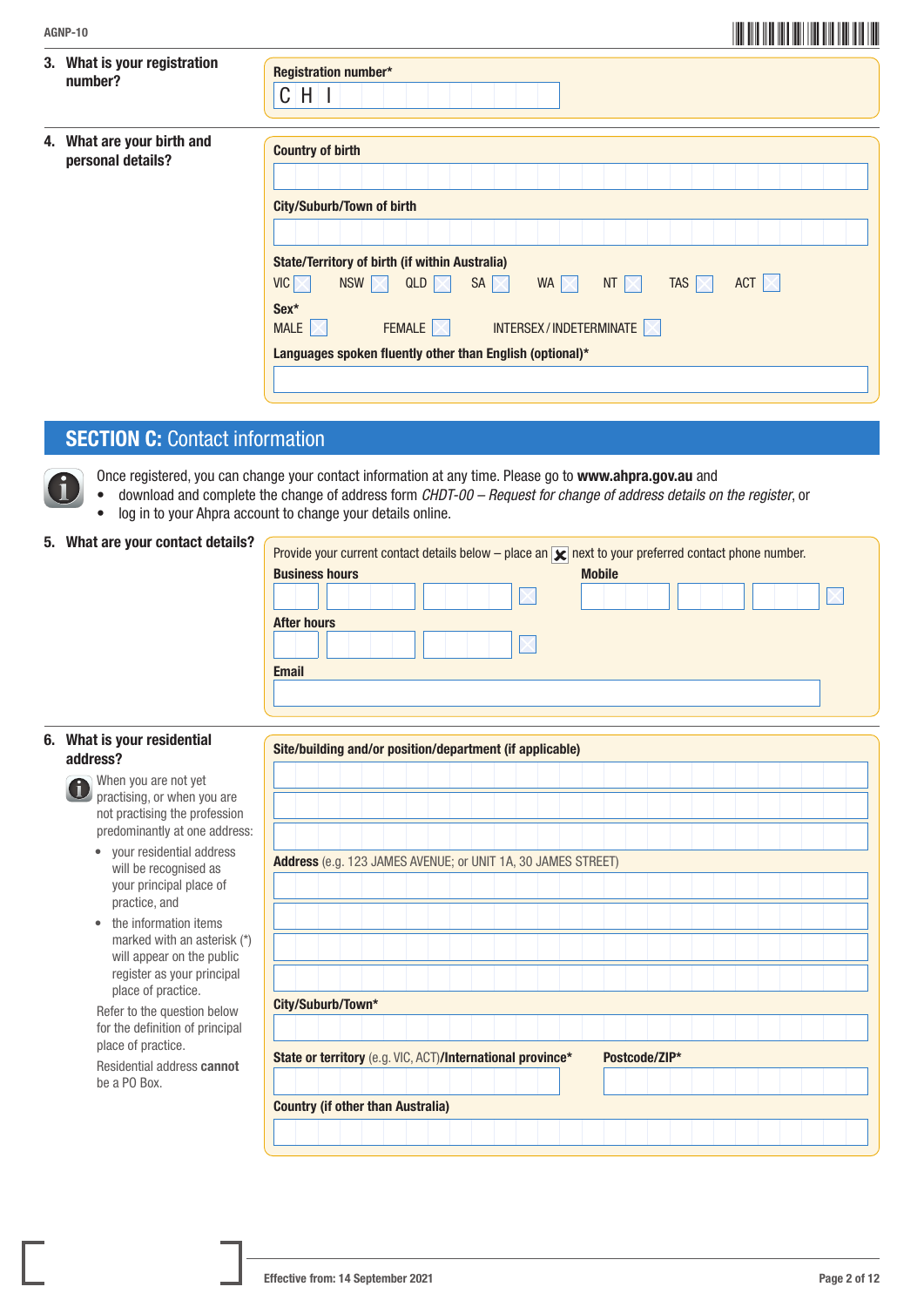7. Will the address of your principal place of practice be the same as your residential address?

> Principal place of practice Ci. for a registered health practitioner is:

- the address at which you will predominantly practise the profession; or
- your principal place of residence, if you are not practising the profession or are not practising the profession predominantly at one address.

Principal place of practice cannot be a PO Box.

 The information items marked with an asterisk (\*) will appear on the public register.

#### 8. What is your mailing address?

 Your mailing address is used **for postal correspondence.** 

| Site/building and/or position/department (if applicable)     |  |  |  |  |  |  |           |  |  |  |  |  |  |
|--------------------------------------------------------------|--|--|--|--|--|--|-----------|--|--|--|--|--|--|
|                                                              |  |  |  |  |  |  |           |  |  |  |  |  |  |
|                                                              |  |  |  |  |  |  |           |  |  |  |  |  |  |
|                                                              |  |  |  |  |  |  |           |  |  |  |  |  |  |
|                                                              |  |  |  |  |  |  |           |  |  |  |  |  |  |
| Address (e.g. 123 JAMES AVENUE; or UNIT 1A, 30 JAMES STREET) |  |  |  |  |  |  |           |  |  |  |  |  |  |
|                                                              |  |  |  |  |  |  |           |  |  |  |  |  |  |
|                                                              |  |  |  |  |  |  |           |  |  |  |  |  |  |
|                                                              |  |  |  |  |  |  |           |  |  |  |  |  |  |
|                                                              |  |  |  |  |  |  |           |  |  |  |  |  |  |
| City/Suburb/Town*                                            |  |  |  |  |  |  |           |  |  |  |  |  |  |
|                                                              |  |  |  |  |  |  |           |  |  |  |  |  |  |
| State/Territory* (e.g. VIC, ACT)                             |  |  |  |  |  |  | Postcode* |  |  |  |  |  |  |
|                                                              |  |  |  |  |  |  |           |  |  |  |  |  |  |

My residential address  $\nabla$ 



Other *(Provide your mailing address below)*

|  | Site/building and/or position/department (if applicable)                            |  |  |  |  |  |  |              |  |  |  |  |  |  |
|--|-------------------------------------------------------------------------------------|--|--|--|--|--|--|--------------|--|--|--|--|--|--|
|  |                                                                                     |  |  |  |  |  |  |              |  |  |  |  |  |  |
|  |                                                                                     |  |  |  |  |  |  |              |  |  |  |  |  |  |
|  |                                                                                     |  |  |  |  |  |  |              |  |  |  |  |  |  |
|  |                                                                                     |  |  |  |  |  |  |              |  |  |  |  |  |  |
|  | Address/PO Box (e.g. 123 JAMES AVENUE; or UNIT 1A, 30 JAMES STREET; or PO BOX 1234) |  |  |  |  |  |  |              |  |  |  |  |  |  |
|  |                                                                                     |  |  |  |  |  |  |              |  |  |  |  |  |  |
|  |                                                                                     |  |  |  |  |  |  |              |  |  |  |  |  |  |
|  |                                                                                     |  |  |  |  |  |  |              |  |  |  |  |  |  |
|  |                                                                                     |  |  |  |  |  |  |              |  |  |  |  |  |  |
|  |                                                                                     |  |  |  |  |  |  |              |  |  |  |  |  |  |
|  |                                                                                     |  |  |  |  |  |  |              |  |  |  |  |  |  |
|  |                                                                                     |  |  |  |  |  |  |              |  |  |  |  |  |  |
|  | City/Suburb/Town                                                                    |  |  |  |  |  |  |              |  |  |  |  |  |  |
|  |                                                                                     |  |  |  |  |  |  |              |  |  |  |  |  |  |
|  | State or territory (e.g. VIC, ACT)/International province                           |  |  |  |  |  |  | Postcode/ZIP |  |  |  |  |  |  |
|  |                                                                                     |  |  |  |  |  |  |              |  |  |  |  |  |  |
|  | <b>Country (if other than Australia)</b>                                            |  |  |  |  |  |  |              |  |  |  |  |  |  |
|  |                                                                                     |  |  |  |  |  |  |              |  |  |  |  |  |  |
|  |                                                                                     |  |  |  |  |  |  |              |  |  |  |  |  |  |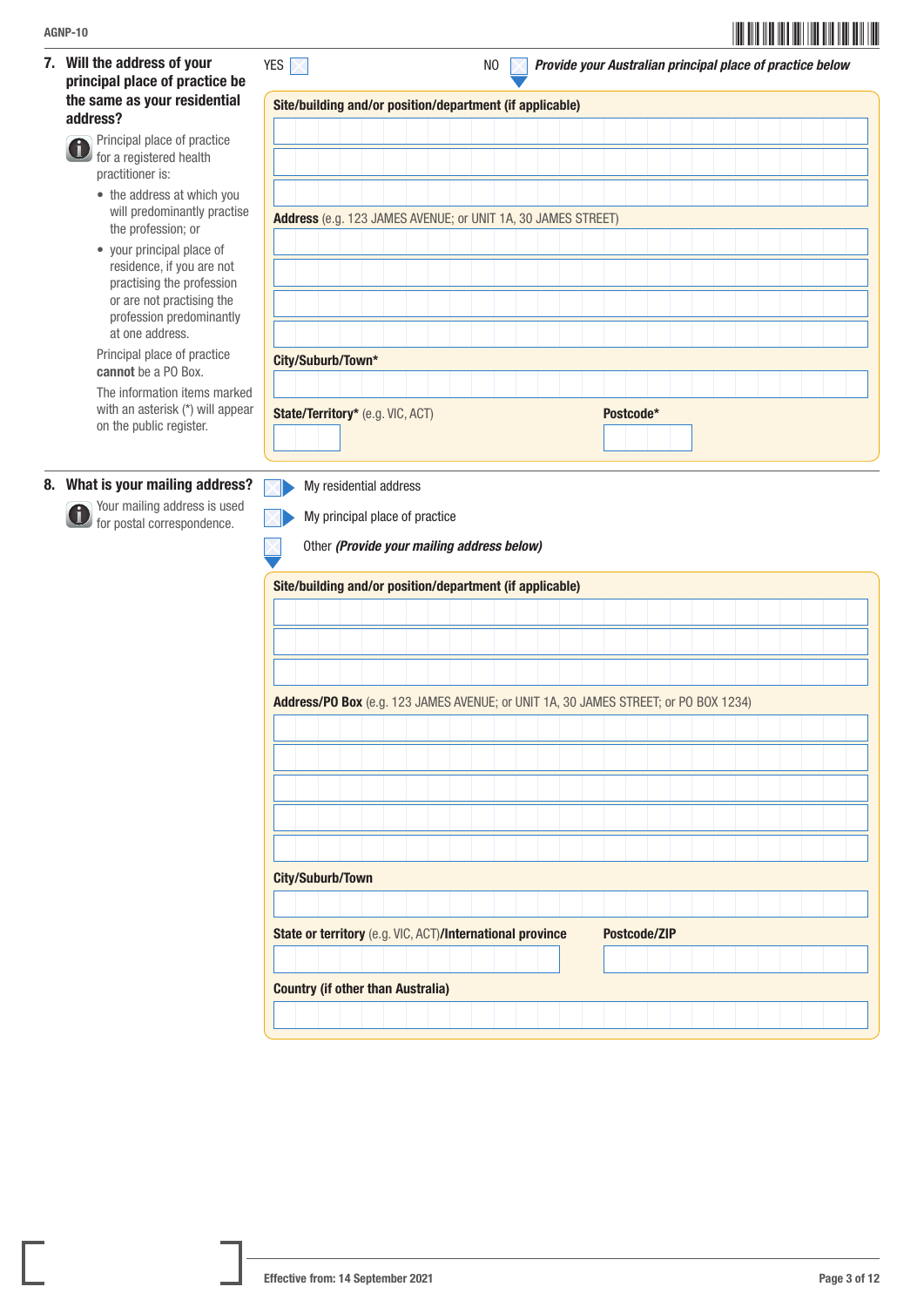## \*AGNP-104\* AGNP-10

### **SECTION D: Registration history**

#### 9. What is your health practitioner registratio history?



| 9. What is your health                                                                          | <b>Most recent registration</b>                                                                                                                                                                                                                                                                                                          |
|-------------------------------------------------------------------------------------------------|------------------------------------------------------------------------------------------------------------------------------------------------------------------------------------------------------------------------------------------------------------------------------------------------------------------------------------------|
| practitioner registration                                                                       | State/Territory/Country                                                                                                                                                                                                                                                                                                                  |
| history?                                                                                        |                                                                                                                                                                                                                                                                                                                                          |
| If you have been registered<br>outside of Australia, the                                        | Profession                                                                                                                                                                                                                                                                                                                               |
| Board requires a Certificate                                                                    |                                                                                                                                                                                                                                                                                                                                          |
| of Registration Status or                                                                       |                                                                                                                                                                                                                                                                                                                                          |
| <b>Certificate of Good Standing</b><br>from every jurisdiction<br>outside of Australia in which | Period of registration<br>to                                                                                                                                                                                                                                                                                                             |
| you are currently, or have<br>previously been, registered as                                    |                                                                                                                                                                                                                                                                                                                                          |
| a health practitioner during                                                                    | <b>Additional registration</b>                                                                                                                                                                                                                                                                                                           |
| the past five years.                                                                            | State/Territory/Country                                                                                                                                                                                                                                                                                                                  |
| Certificates must be dated                                                                      |                                                                                                                                                                                                                                                                                                                                          |
| within three months of your<br>application being received                                       | Profession                                                                                                                                                                                                                                                                                                                               |
| by Ahpra.                                                                                       |                                                                                                                                                                                                                                                                                                                                          |
|                                                                                                 | Period of registration<br>to                                                                                                                                                                                                                                                                                                             |
|                                                                                                 |                                                                                                                                                                                                                                                                                                                                          |
|                                                                                                 | If you have been registered outside of Australia, you must arrange for original Certificates of<br>Registration Status or Certificates of Good Standing to be forwarded directly from the registration<br>authority to your Ahpra state office.<br>Refer to www.ahpra.gov.au/About-Ahpra/Contact-Us for your Ahpra state office address. |
|                                                                                                 |                                                                                                                                                                                                                                                                                                                                          |
|                                                                                                 | Attach a separate sheet if all of your registration history does not fit in the space provided.                                                                                                                                                                                                                                          |
|                                                                                                 |                                                                                                                                                                                                                                                                                                                                          |
| <b>SECTION E: Work history</b>                                                                  |                                                                                                                                                                                                                                                                                                                                          |
|                                                                                                 |                                                                                                                                                                                                                                                                                                                                          |
| 10. What is your full practice<br>history?                                                      | It is important that you refer to <i>Curriculum vitae</i> in the Information and definitions section of this form for<br>mandatory requirements of the CV. Your curriculum vitae will further inform the Board in relation to your<br>recency of practice and registration history.                                                      |
|                                                                                                 | $\sim$<br>You must attach to your application a signed and dated curriculum vitae that describes your<br>full practice history and any clinical or skills training undertaken.                                                                                                                                                           |
| <b>SECTION F: Suitability statements</b>                                                        |                                                                                                                                                                                                                                                                                                                                          |
|                                                                                                 |                                                                                                                                                                                                                                                                                                                                          |
|                                                                                                 | Information required by the Board to assess your suitability for registration is detailed in the following questions. It is recommended<br>that you provide as much information as possible to enable the Board to reach a timely and informed decision.                                                                                 |
|                                                                                                 | Please note that registration is dependent on suitability as defined in the National Law, and the requirements set out in the Board's<br>registration standards. Refer to www.chiropracticboard.gov.au/Registration-Standards for further information.                                                                                   |
| 11. Since your last declaration<br>to Ahpra, has there been                                     | It is important that you have a clear understanding of the definition of criminal history. For more information,<br>see Criminal history in the Information and definitions section on page two of this form.                                                                                                                            |

11. Since your last declara to Ahpra, has there bee any change to your criminal history in Australia that you have not declared to Ahpra?





#### You must:

- attach a signed and dated written statement with details of any change to your criminal history in Australia and an explanation of the circumstances, and
- supply proof of your identity.

 In order for a nationally coordinated criminal history check to be conducted by Ahpra and the National Board for the purpose of assessing this renewal of registration you must supply certified copies of your proof of identity documents. Refer to <www.ahpra.gov.au/identity> for further information.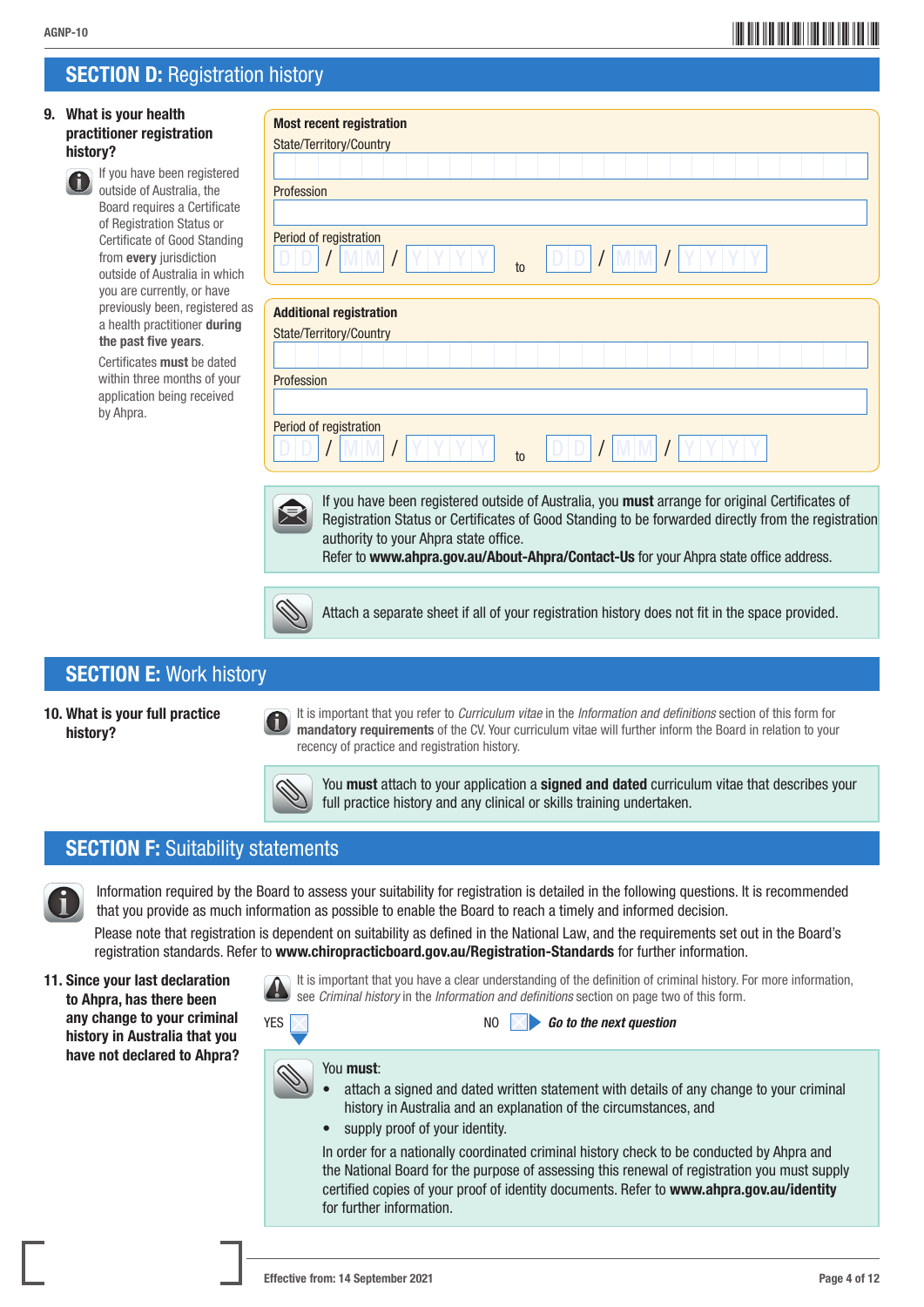12. Since your last declaration to Ahpra, has there been any change to your criminal history in one or more countries other than Australia that you have not declared to Ahpra?





YES *You are required to:*

- *• obtain an international criminal history check from an approved vendor for each country and provide details below, and*
- *• provide details of the change in your criminal history in a signed and dated written statement.*

| For more information,<br>see Criminal history in the                                                                                      | <b>Country</b>                                                                                                                                                                                                                                                                                                                                                                                                                                                                                                       | <b>Check reference number</b>                                                                                              |
|-------------------------------------------------------------------------------------------------------------------------------------------|----------------------------------------------------------------------------------------------------------------------------------------------------------------------------------------------------------------------------------------------------------------------------------------------------------------------------------------------------------------------------------------------------------------------------------------------------------------------------------------------------------------------|----------------------------------------------------------------------------------------------------------------------------|
| Information and definitions<br>section of this form.                                                                                      |                                                                                                                                                                                                                                                                                                                                                                                                                                                                                                                      |                                                                                                                            |
| If you answer Yes to this<br>question, you are required                                                                                   |                                                                                                                                                                                                                                                                                                                                                                                                                                                                                                                      |                                                                                                                            |
| to obtain an international<br>criminal history check<br>(ICHC) from an approved<br>vendor, who will provide a                             | You must attach a separate sheet if the list of overseas countries and corresponding check<br>reference number does not fit in the space provided.                                                                                                                                                                                                                                                                                                                                                                   |                                                                                                                            |
| check reference number<br>and ICHC reference page.<br>For a list of approved vendors                                                      | You must attach the international criminal history check (ICHC) reference page provided by<br>the approved vendor.                                                                                                                                                                                                                                                                                                                                                                                                   |                                                                                                                            |
| and further information<br>about international criminal<br>history checks, refer to<br>www.ahpra.gov.au/<br>internationalcriminalhistory. | You must attach a signed and dated written statement with details of any change to your<br>criminal history in each of the countries listed and an explanation of the circumstances.                                                                                                                                                                                                                                                                                                                                 |                                                                                                                            |
| 13. Have you continued to use<br>English as your primary                                                                                  | <b>YES</b><br>I declare that I have continued to use English as my primary language within the past five years.                                                                                                                                                                                                                                                                                                                                                                                                      |                                                                                                                            |
| language in the past five<br>years?                                                                                                       | The Board may require you to provide evidence to demonstrate you meet the Board's English<br>N <sub>0</sub><br>language skills registration standard.<br>You will be required to provide this evidence if you met the requirements of the English language<br>skills registration standard on the basis of results from an English language test, and have not<br>declared that you have continued to use English as your primary language.<br>For more information, refer to www.ahpra.gov.au/EnglishLanguageSkills |                                                                                                                            |
| 14. Have you qualified as a<br>chiropractor or have you<br>passed a Board-approved<br>competency assessment<br>within the past 12 months? | For more information, see Practice and Recency of practice in the Information and definitions section of this form.<br>Go to the next question<br>YES<br>Go to question 17<br>N <sub>0</sub>                                                                                                                                                                                                                                                                                                                         |                                                                                                                            |
| 15. Have you practised at least<br>150 hours in the past 12<br>months?                                                                    | For more information, see Recency of practice in the Information and definitions section of this form.<br>0<br><b>YES</b><br>Go to question 17<br>Go to the next question<br>N <sub>0</sub>                                                                                                                                                                                                                                                                                                                          |                                                                                                                            |
| 16. Have you practised at least<br>450 hours in the past three<br>years?                                                                  | <b>YES</b><br>N <sub>0</sub><br>Go to next question<br>Information and definitions section of this form.                                                                                                                                                                                                                                                                                                                                                                                                             | You must satisfy the Board of your current competency to<br>practise. For more information, see Recency of practice in the |
| 17. In the past three years have<br>you had any continuous<br>absences from practice that                                                 | <b>YES</b><br>You must satisfy the Board of your current competency to practise. For more information, see Recency<br>of practice in the Information and definitions section of this form.                                                                                                                                                                                                                                                                                                                           |                                                                                                                            |
| are greater than two years?                                                                                                               | Go to the next question<br>NO                                                                                                                                                                                                                                                                                                                                                                                                                                                                                        |                                                                                                                            |
| 18. Do you commit to having<br>appropriate professional<br>indemnity insurance                                                            | The Board requires all applicants for general registration to have appropriate professional indemnity<br>arrangements in place when practising. Applicants unable to meet this requirement are ineligible for registration.<br>For more information, see Professional indemnity insurance in the Information and definitions section of this form.                                                                                                                                                                   |                                                                                                                            |
| arrangements in place for<br>all practice undertaken during<br>the registration period?                                                   | YES<br>N <sub>0</sub>                                                                                                                                                                                                                                                                                                                                                                                                                                                                                                |                                                                                                                            |
| 19. Do you have an impairment<br>that detrimentally affects,<br>or is likely to detrimentally                                             | For more information, see Impairment in the Information and definitions section of this form.<br>đ<br><b>YES</b><br>NO                                                                                                                                                                                                                                                                                                                                                                                               |                                                                                                                            |
| affect, your capacity to<br>practise the profession?                                                                                      | You must attach to this application details of any impairments and how they are managed.                                                                                                                                                                                                                                                                                                                                                                                                                             |                                                                                                                            |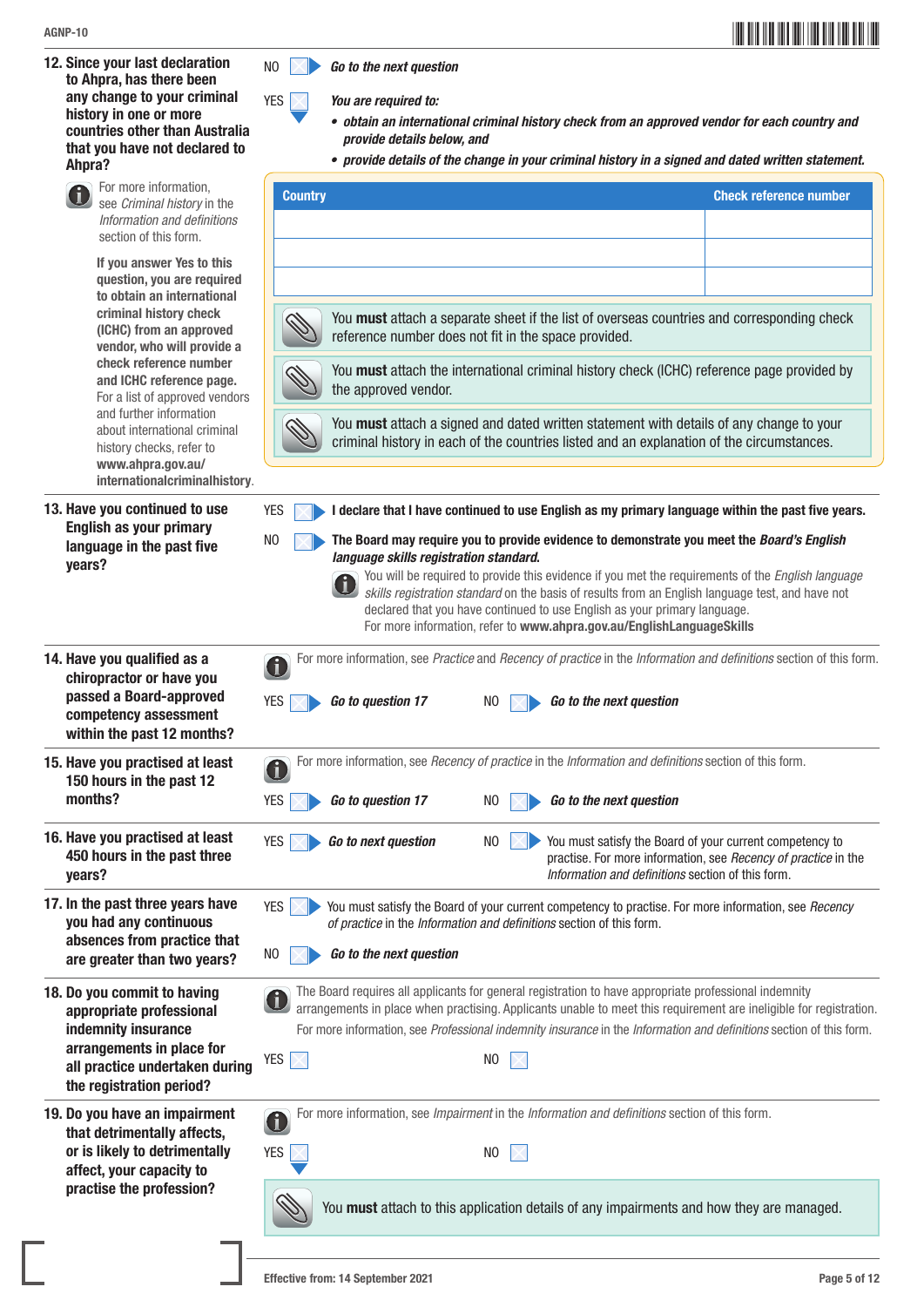or overseas, where those proceedings were not

finalised?

| AGNP-10                                                                                                                     |            | <u> III MANIJI MATI MANIJI MANIJI MANIJI MAN</u>                                                                                                                                                                                                                                                         |
|-----------------------------------------------------------------------------------------------------------------------------|------------|----------------------------------------------------------------------------------------------------------------------------------------------------------------------------------------------------------------------------------------------------------------------------------------------------------|
| 20. Is your registration in<br>any profession currently                                                                     | <b>YES</b> | N <sub>0</sub>                                                                                                                                                                                                                                                                                           |
| suspended or cancelled in<br><b>Australia (under the National</b><br>Law or a corresponding prior<br>Act) or overseas?      |            | You must attach to this application details of any registration suspension or cancellation.                                                                                                                                                                                                              |
| 21. Have you previously had your<br>registration cancelled, refused                                                         | <b>YES</b> | N <sub>0</sub>                                                                                                                                                                                                                                                                                           |
| or suspended in Australia<br>(under the National Law or a<br>corresponding prior Act) or<br>overseas?                       |            | You must attach to this application details of any cancellation, refusal or suspension.                                                                                                                                                                                                                  |
| 22. Has your registration ever<br>been subject to conditions,                                                               | <b>YES</b> | N <sub>0</sub>                                                                                                                                                                                                                                                                                           |
| undertakings or limitations in<br><b>Australia (under the National</b><br>Law or a corresponding prior<br>Act) or overseas? |            | You must attach to this application details of any conditions, undertakings or limitations.                                                                                                                                                                                                              |
| 23. Are you disqualified from<br>applying for registration,<br>or being registered, in any                                  | 0          | Co-regulatory jurisdiction means a participating jurisdiction (of the National Law) in which the Act applying (the<br>National Law) declares that the jurisdiction is not participating in the health, performance and conduct process<br>provided by Divisions 3 to 12 of Part 8 (of the National Law). |
| profession in Australia<br>(under the National Law,                                                                         | <b>YES</b> | N <sub>0</sub>                                                                                                                                                                                                                                                                                           |
| a corresponding prior Act<br>or a law of a co-regulatory<br>jurisdiction), or overseas?                                     |            | You must attach to this application details of any disqualifications.                                                                                                                                                                                                                                    |
| 24. Have you been, or are you<br>currently, the subject of                                                                  | <b>YES</b> | N <sub>0</sub>                                                                                                                                                                                                                                                                                           |
| conduct, performance or<br>health proceedings whilst<br>registered under the National                                       |            | You must attach to this application details of any conduct, performance or health proceedings.                                                                                                                                                                                                           |
| Law, a corresponding prior<br>Act, or the law of another<br><b>iurisdiction in Australia</b>                                |            |                                                                                                                                                                                                                                                                                                          |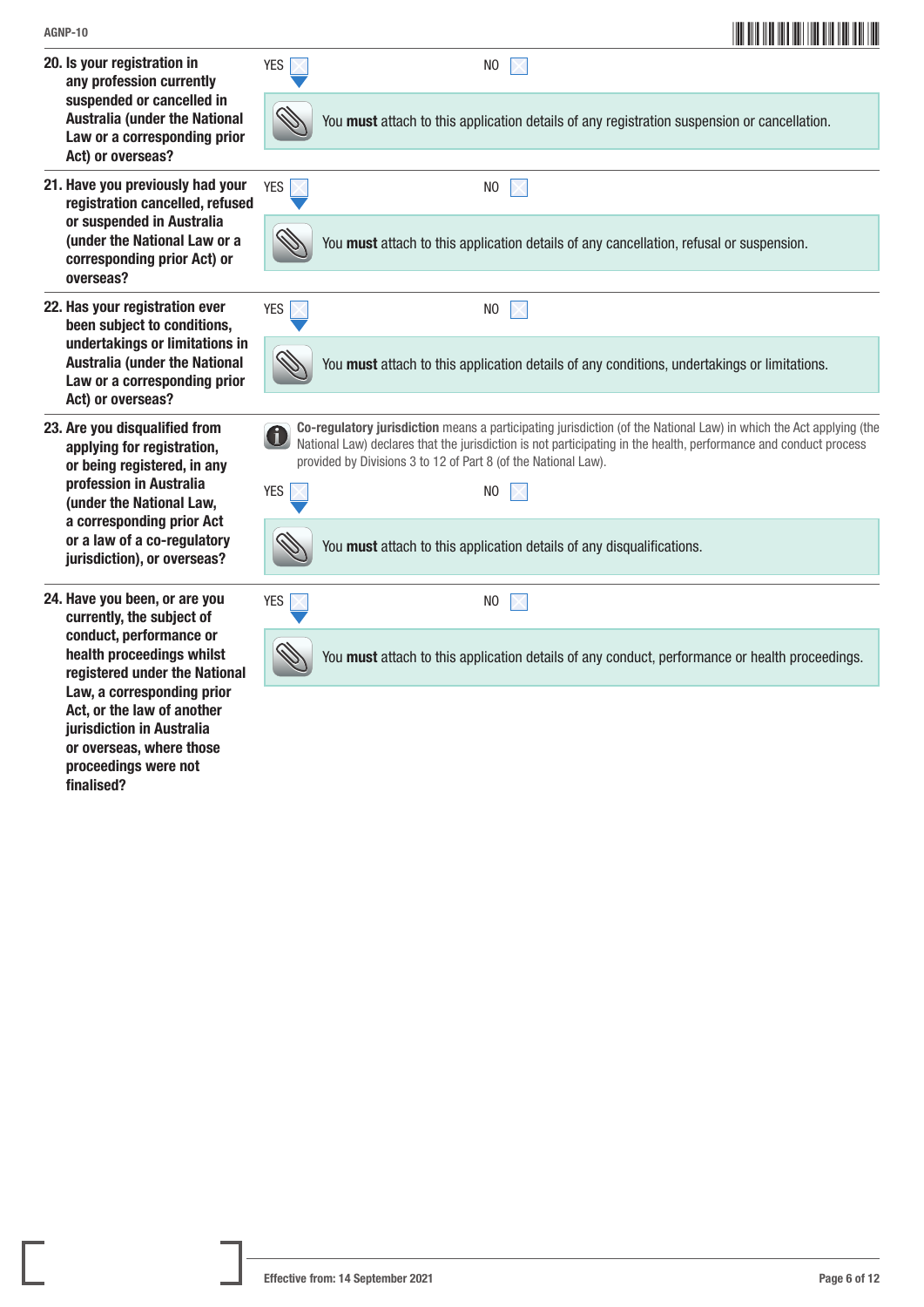### **SECTION G:** Obligations, consent and declaration



Before you sign and date this form, make sure that you have answered all of the relevant questions correctly and read the statements below. An incomplete form may delay processing and you may be asked to complete a new form. For more information, see the *Information and definitions*  section of this form.

### Obligations of registered health practitioners

The National Law pt 7 div 11 sub-div 3 establishes the legislative obligations of registered health practitioners. A contravention of these obligations, as detailed at points 1, 2, 4, 5, 6 or 8 below does not constitute an offence but may constitute behaviour for which health, conduct or performance action may be taken by the Board. Registered health practitioners are also obligated to meet the requirements of their Board as established in registration standards, codes and guidelines.

#### Continuing professional development

1. A registered health practitioner must undertake the continuing professional development required by an approved registration standard for the health profession in which the practitioner is registered.

#### Professional indemnity insurance arrangements

- 2. A registered health practitioner must not practise the health profession in which the practitioner is registered unless appropriate professional indemnity insurance arrangements are in force in relation to the practitioner's practice of the profession.
- 3. A National Board may, at any time by written notice, require a registered health practitioner registered by the Board to give the Board evidence of the appropriate professional indemnity insurance arrangements that are in force in relation to the practitioner's practice of the profession.
- 4. A registered health practitioner must not, without reasonable excuse, fail to comply with a written notice given to the practitioner under point 3 above.

#### Notice of certain events

- 5. A registered health practitioner must, within 7 days after becoming aware that a relevant event has occurred in relation to the practitioner, give the National Board that registered the practitioner written notice of the event. *Relevant event* means
	- a) the practitioner is charged, whether in a participating jurisdiction or elsewhere, with an offence punishable by 12 months imprisonment or more; or
	- b) the practitioner is convicted of or the subject of a finding of guilt for an offence, whether in a participating jurisdiction or elsewhere, punishable by imprisonment; or
	- c) appropriate professional indemnity insurance arrangements are no longer in place in relation to the practitioner's practice of the profession; or
	- d) the practitioner's right to practise at a hospital or another facility at which health services are provided is withdrawn or restricted because of the practitioner's conduct, professional performance or health; or
	- e) the practitioner's billing privileges are withdrawn or restricted under the *Human Services (Medicare) Act 1973* (Cth) because of the practitioner's conduct, professional performance or health; or
	- f) the practitioner's authority under a law of a State or Territory to administer, obtain, possess, prescribe, sell, supply or use a scheduled medicine or class of scheduled medicines is cancelled or restricted; or
	- g) a complaint is made about the practitioner to the following entities— (i) the chief executive officer under the *Human Services (Medicare) Act 1973* (Cth);
		- (ii) an entity performing functions under the *Health Insurance Act 1973*  (Cth);
		- (iii) the Secretary within the meaning of the *National Health Act 1953*  (Cth);
		- (iv) the Secretary to the Department in which the *Migration Act 1958* (Cth) is administered;
		- (v) another Commonwealth, State or Territory entity having functions relating to professional services provided by health practitioners or the regulation of health practitioners.
	- h) the practitioner's registration under the law of another country that provides for the registration of health practitioners is suspended or cancelled or made subject to a condition or another restriction.

#### Change in principal place of practice, address or name

- 6. A registered health practitioner must, within 30 days of any of the following changes happening, give the National Board that registered the practitioner written notice of the change and any evidence providing proof of the change required by the Board
	- a) a change in the practitioner's principal place of practice;
	- b) a change in the address provided by the registered health practitioner as the address the Board should use in corresponding with the practitioner;
	- c) a change in the practitioner's name.

#### Employer's details

- 7. A National Board may, at any time by written notice given to a health practitioner registered by the Board, ask the practitioner to give the Board the following information
	- a) information about whether the practitioner is employed by another entity;
	- b) if the practitioner is employed by another entity— (i) the name of the practitioner's employer; and
	- (ii) the address and other contact details of the practitioner's employer.
- 8. The registered health practitioner must not, without reasonable excuse, fail to comply with the notice.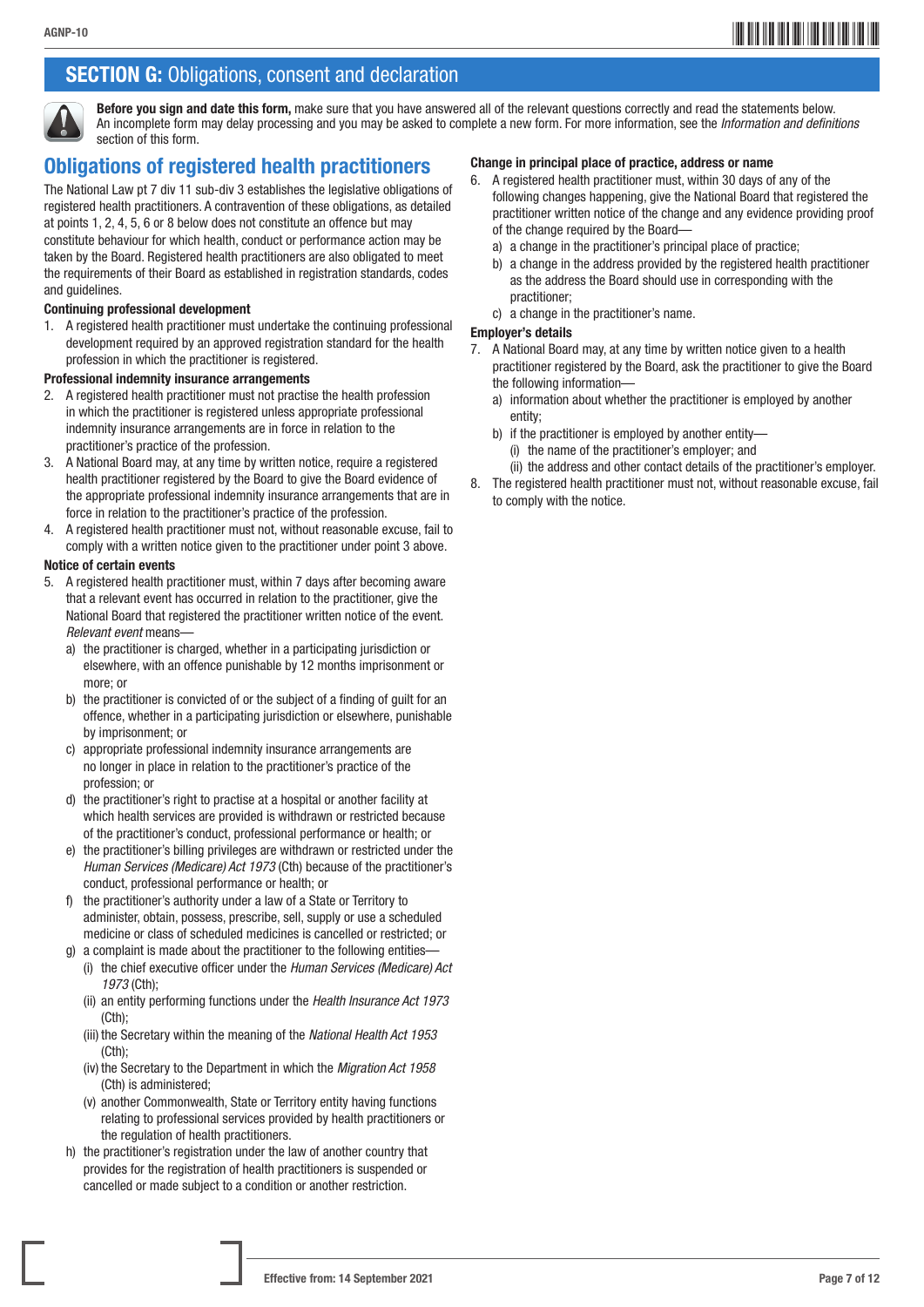### Consent to nationally coordinated criminal history check

I consent to Ahpra and the National Board, at any time during the next 12 months, obtaining a written report about my criminal history through a nationally coordinated criminal history check. I acknowledge that:

- Ahpra and the National Boards may obtain a written report about my criminal history at any time during the next 12 months
- a complete criminal history, including resolved and unresolved charges, spent convictions, and findings of guilt for which no conviction was recorded, will be released to Ahpra and the National Board
- my personal information currently held by Ahpra and from this form will be provided to the Australian Criminal Intelligence Commission (ACIC) and Australian police agencies for the purpose of conducting a nationally coordinated criminal history check, including all names under which I am or have been known
- my personal information may be used by police for general law enforcement purposes, including those purposes set out in the Australian Crime Commission Act 2002 (Cth)
- my identity information provided with this application will be enrolled with Ahpra and used by Ahpra and the National Board when obtaining a written report about my criminal history at any time during the next 12 months
- if I have not provided any identity information with this application, and Ahpra needs to obtain a written report about by criminal history at any time during the next 12 months, I will provide the required identity information when requested by Ahpra
- Ahpra may validate documents in support of this application, or that I provide when requested at any time during the next 12 months, as evidence of my identity at any time during the next 12 months
- if and when this application for renewal of registration is granted, Ahpra may obtain a written report about my criminal history at any time during the next 12 months for the purpose of:

a) checking a statement made by me in this application for renewal, b) an audit carried out by the National Board,

c) assessing my ongoing suitability to hold health practitioner registration, including if a complaint is made about me to Ahpra, or

d) considering an application made by me about my health practitioner registration, and

• I may dispute the result of the nationally coordinated criminal history check by contacting Ahpra in the first instance.

### **Declaration**

#### I declare that:

- the statements made, and any documents provided, in support of this application are true and correct, and
- I am the person named in this application and in any documents provided.

I make this declaration in the knowledge that a false declaration amounts to a contravention of the National Law and may lead to refusal of registration or health, conduct or performance action under the National Law.

I confirm that if I advertise any of my services or my business, the advertising\* complies with section 133 of the National Law and the National Board's Adverting Guidelines as it:

- Is not false, misleading or deceptive or likely to be misleading or deceptive
- does not offer a gift, discount or other inducement without stating the terms and conditions of the offer
- does not use testimonials or purported testimonials about the service or business
- does not create an unreasonable expectation of beneficial treatment, and
- does not directly or indirectly encourage the indiscriminate or unnecessary use of my services.

\*For information about advertising obligations please see the advertising resources page on:

#### [https://www.ahpra.gov.au/Publications/Advertising-hub.aspx](https://www.ahpra.gov.au/Publications/Advertising-hub.aspx )

#### I acknowledge that:

- the National Board may validate documents provided in support of this application as evidence of my identity
- failure to complete all relevant sections of this application for renewal of registration and to enclose all supporting documentation may result in this application not being accepted
- notices required under the National Law and other correspondence relating to my application for renewal of registration will be sent to me electronically to me via my nominated email address
- Ahpra uses overseas cloud service providers to hold, process, and maintain personal information where this is reasonably necessary to enable Ahpra to perform its functions under the National Law. These providers include Salesforce, whose operations are located in Japan and the United States of America.

I undertake to comply with the all relevant legislation and National Board registration standards, codes and guidelines.

I understand that personal information that I provide may be given to a third party for regulatory purposes, as authorised or required by the National Law.

| Signature of applicant |
|------------------------|
| SIGN                   |
| Name of applicant      |
| Date<br><b>M</b>       |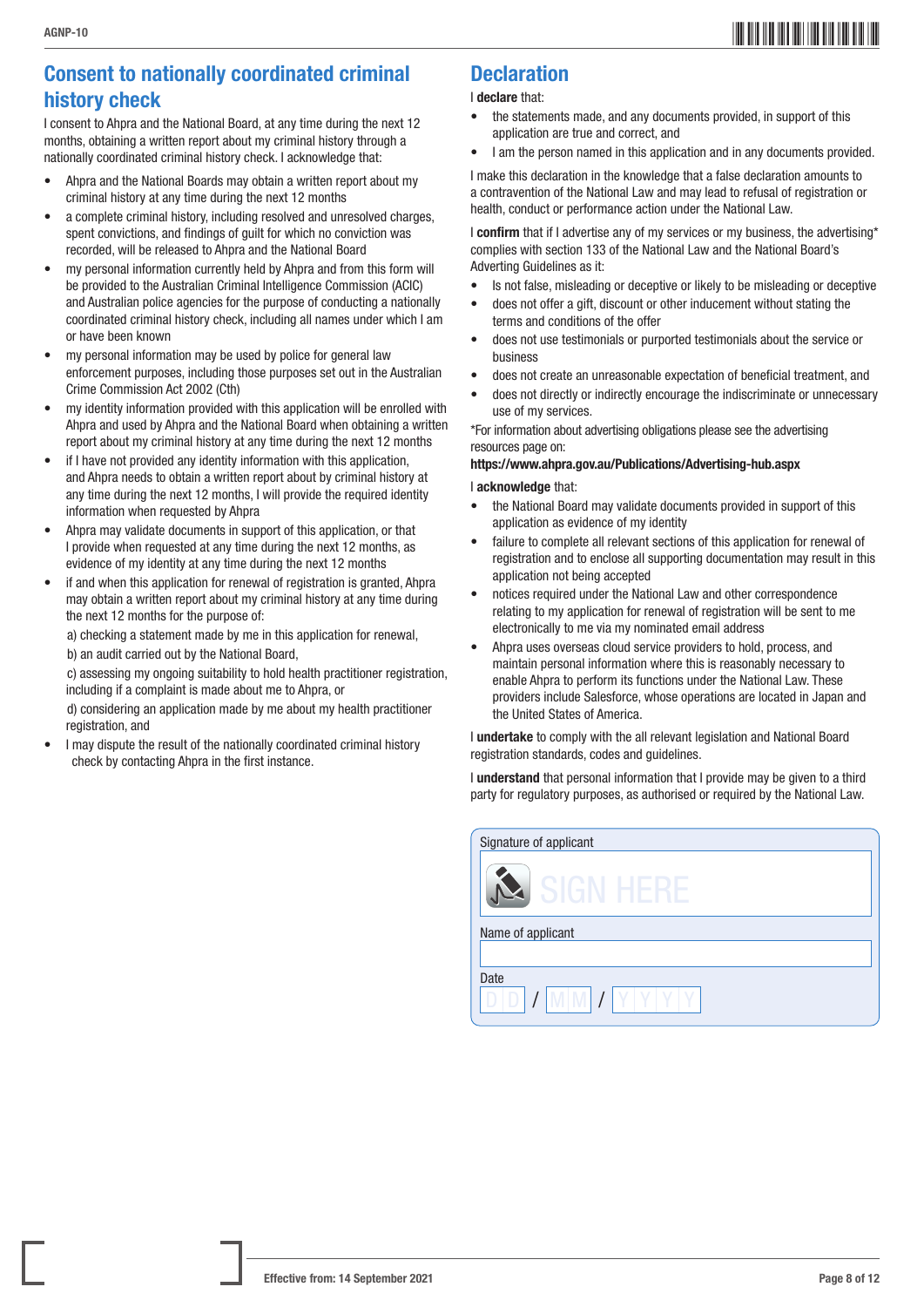## \*AGNP-109\* AGNP-10

### **SECTION H: Payment**



### You are required to pay a registration fee.

### Your required payment is detailed below:

Use the table below to select your registration fee. Your registration fee depends on your principal place of practice, as applicants whose principal place of practice is New South Wales are entitled to a rebate from the NSW Government.

| <b>Registration fee:</b>                      |       |  | <b>Amount payable:</b>                      |  |
|-----------------------------------------------|-------|--|---------------------------------------------|--|
|                                               |       |  |                                             |  |
| <b>Registration fee</b>                       | \$530 |  | Applicants must pay 100% of the stated fees |  |
| Registration fee for NSW registrants<br>\$513 |       |  | at the time of submitting the application.  |  |



#### Registration period

The annual registration period for the chiropractic profession is from 1 December to 30 November. If your application is made between 1 October and 30 November this year, you will be registered until 30 November next year.

#### Refund rules

The registration fee will be refunded if the application is not approved.

#### 25. How are you paying your fee?

 Payment by cheque, money 6 order or bank draft must be in Australian currency, drawn on an Australian bank. A receipt will be provided.

| <b>Mark one box below only</b><br>Cash/EFTPOS<br>Visa or Mastercard<br>(only available if paying in person)<br>Complete credit/debit card payment slip below<br>Cheque/Money order/Bank draft |  |  |  |  |  |
|-----------------------------------------------------------------------------------------------------------------------------------------------------------------------------------------------|--|--|--|--|--|
| You must attach cheque or money order payable to the Australian Health Practitioner<br><b>Regulation Agency.</b>                                                                              |  |  |  |  |  |
| On the back of the cheque, money order or bank draft, you <b>must</b> write your:<br>name, and<br>registration number (if applicable).                                                        |  |  |  |  |  |

### Credit/Debit card payment slip – please fill out

| Amount payable<br>$\boldsymbol{\mathcal{S}}$<br>Visa or Mastercard number<br>Expiry date | Name on card<br>Cardholder's signature<br><b>SIGN HERE</b> |
|------------------------------------------------------------------------------------------|------------------------------------------------------------|
| Effective from: 14 September 2021                                                        | Page 9 of 12                                               |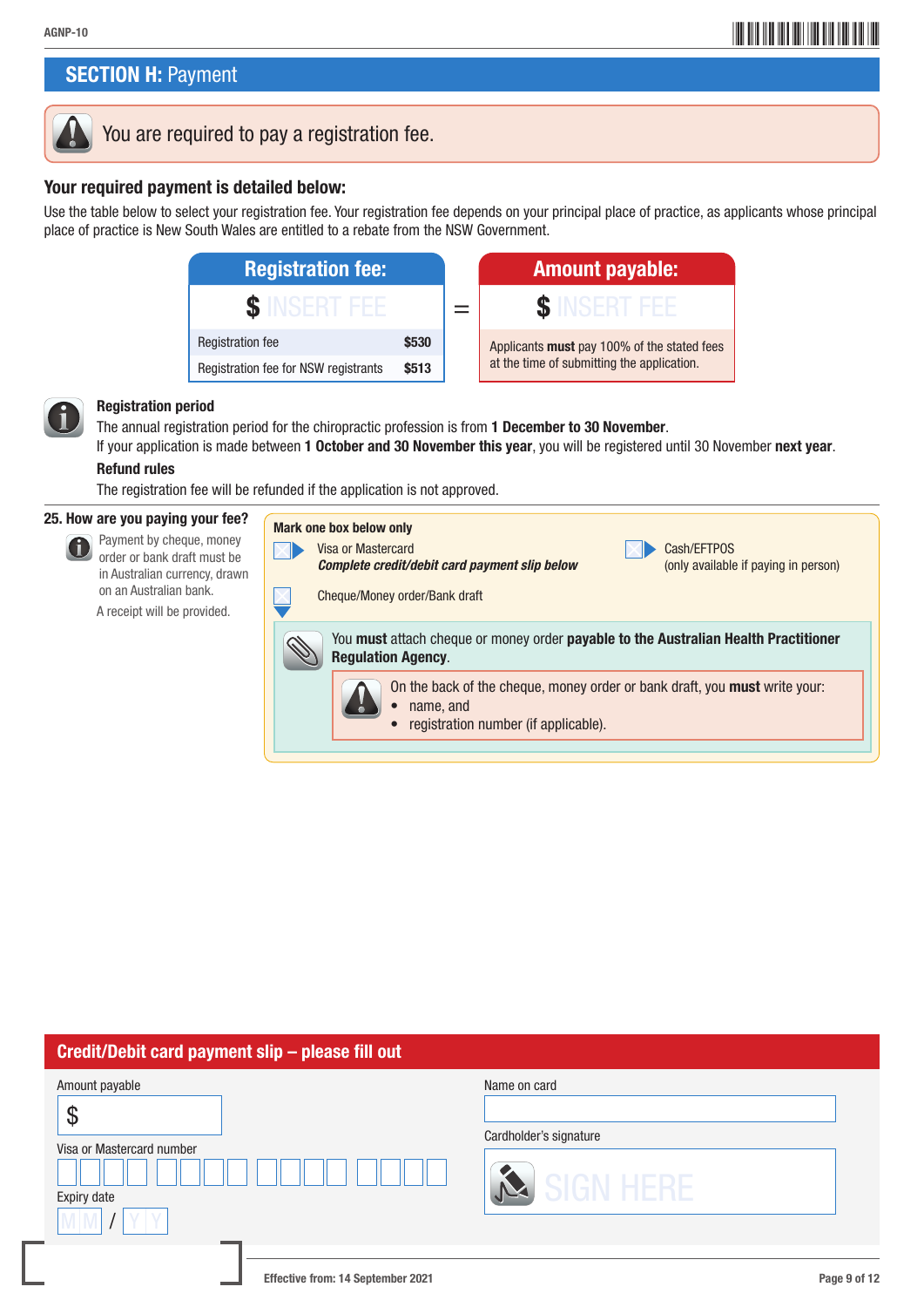## \*AGNP-1010\* AGNP-10

### **SECTION I: Checklist**

#### Have the following items been attached or arranged, if required?

| <b>Additional documentation</b> |                                                                                                                                                  | <b>Attached</b> |
|---------------------------------|--------------------------------------------------------------------------------------------------------------------------------------------------|-----------------|
| <b>Question 2</b>               | Evidence of a change of name                                                                                                                     |                 |
| <b>Question 9</b>               | Certificate of Registration Status or Certificate of Good Standing has been requested from relevant authority                                    |                 |
| <b>Question 9</b>               | A separate sheet with additional registration history details                                                                                    |                 |
| <b>Ouestion 10</b>              | Your curriculum vitae                                                                                                                            |                 |
| <b>Ouestion 11</b>              | A signed and dated written statement with details of any change to your criminal history in Australia and an explanation of the<br>circumstances |                 |
| <b>Ouestion 12</b>              | A separate sheet of overseas countries and corresponding ICHC reference number                                                                   |                 |
| <b>Ouestion 12</b>              | ICHC reference page provided by the approved vendor                                                                                              |                 |
| <b>Ouestion 12</b>              | A signed and dated written statement with details of any change to your criminal history overseas and an explanation of the<br>circumstances     |                 |
| <b>Ouestion 19</b>              | A separate sheet with your impairment details                                                                                                    |                 |
| <b>Question 20</b>              | A separate sheet with your current suspension or cancellation details                                                                            |                 |
| <b>Question 21</b>              | A separate sheet with your previous cancellation, refusal or suspension details                                                                  |                 |
| <b>Ouestion 22</b>              | A separate sheet with your conditions, undertakings or limitations details                                                                       |                 |
| <b>Ouestion 23</b>              | A separate sheet with your disqualification details                                                                                              |                 |
| <b>Ouestion 24</b>              | A separate sheet with your conduct, performance or health proceedings                                                                            |                 |
| <b>Payment</b>                  |                                                                                                                                                  |                 |
|                                 | <b>Registration fee</b>                                                                                                                          |                 |
|                                 | If paying by cheque/money order/bank draft, your name and registration number are written on the back                                            |                 |

#### Please post this form with payment and required attachments to:

| <b>Ahpra</b><br><b>GPO Box 9958</b><br>IN YOUR CAPITAL CITY (refer below) |                   |                    | You may contact Ahpra on<br>1300 419 495 or you can lodge an enquiry<br>at www.ahpra.gov.au |  |
|---------------------------------------------------------------------------|-------------------|--------------------|---------------------------------------------------------------------------------------------|--|
| Sydney NSW 2001                                                           | Canberra ACT 2601 | Melbourne VIC 3001 | Brisbane QLD 4001                                                                           |  |
| Adelaide SA 5001                                                          | Perth WA 6001     | Hobart TAS 7001    | Darwin NT 0801                                                                              |  |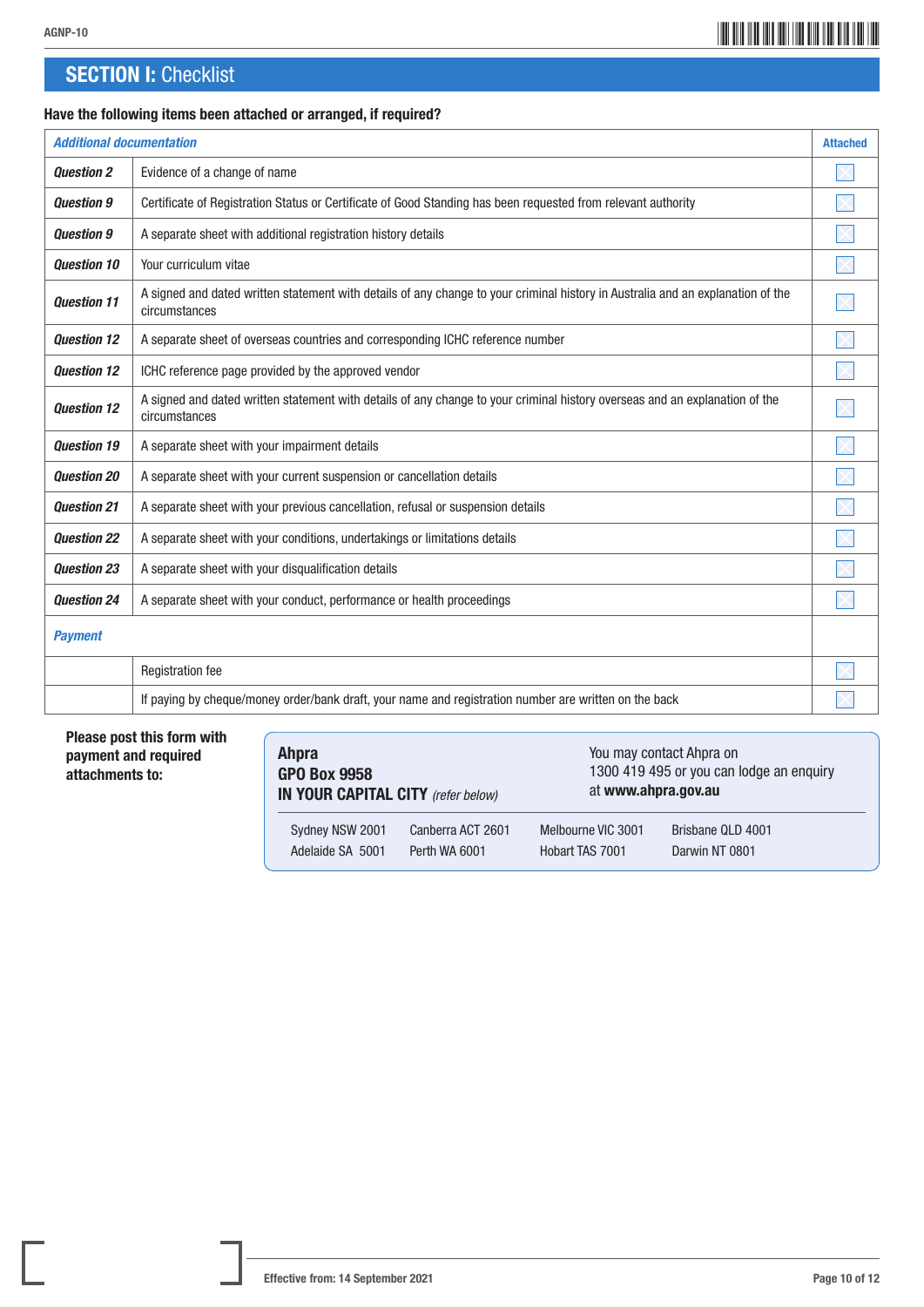### Information and definitions

### CERTIFYING DOCUMENTS

#### DO NOT send original documents unless specified.

Copies of documents provided in support of an application, or other purpose required by the National Law, must be certified as true copies of the original documents. Each and every certified document must:

- be in English. If original documents are not in English, you must provide a certified copy of the original document and translation in accordance with Ahpra quidelines, which are available at www.ahpra.gov.au/ registration/registration-process
- be initialled on every page by the authorised officer. For a list of people authorised to certify documents, visit www.ahpra.gov.au/certify
- be annotated on the last page as appropriate e.g. 'I have sighted the original document and certify this to be a true copy of the original' and signed by the authorised officer, and
- list the name, date of certification, and contact phone number, and position number (if relevant) and have the stamp or seal of the authorised officer (if relevant) applied.

Certified copies will only be accepted in hard copy by mail or in person (not by fax, email, etc). Photocopies of previously certified documents will not be accepted. For more information, Ahpra's guidelines for certifying documents can be found online at www.ahpra.gov.au/certify

### CHANGE OF NAME

You must provide evidence of a change of name if you have ever been formally known by another name(s) or any of the documentation you are providing in support of your application is in another name(s).

Evidence must be a certified copy of one of the following documents:

- Standard marriage certificate (ceremonial certificates will not be accepted).
- Deed poll.
- Change of name certificate.

Faxed, scanned or emailed copies of certified documents will not be accepted.

### CONTINUING PROFESSIONAL DEVELOPMENT (CPD)

Registered practitioners must meet the requirements of the Board's CPD registration standard. For more information, view the full registration standard online at www.chiropracticboard.gov.au/Registration-Standards

### CRIMINAL HISTORY

Criminal history includes the following, whether in Australia or overseas, at any time:

- every conviction of a person for an offence
- every plea of guilty or finding of guilt by a court of the person for an offence, whether or not a conviction is recorded for the offence, and
- every charge made against the person for an offence.

Under the National Law, spent convictions legislation does not apply to criminal history disclosure requirements. Therefore, you must disclose your complete criminal history as detailed above, irrespective of the time that has lapsed since the charge was laid or the finding of guilt was made. The Board will decide whether your criminal history is relevant to the practice of your profession. You are not required to obtain or provide your Australian criminal history report, Ahpra will obtain this check on your behalf. But if you have not given us certified proof of identity documents since October 2019, you will need to do this first.

Any document containing a photograph must be annotated with the statement *'I certify that this a true copy of the original and the photograph is a true likeness of the person presenting the document as sighted by me.'*

You may be required to obtain international criminal history reports.

For more information, view the full registration standard online at www.chiropracticboard.gov.au/Registration-Standards

and the requirements for supplying proof of identity and certified documents at www.ahpra.gov.au/Registration/Registration-Process/Proof-of-Identity and www.ahpra.gov.au/Registration/Registration-Process/Certifying-**Documents** 

### CURRICULUM VITAE

Your curriculum vitae must:

- detail any gaps in your practice history of more than three months within the past five years
- indicate whether positions were undertaken full-time or part-time, and specify the nature of any practice (e.g. provision of clinical care, management, administration, education, research)
- detail your continuing professional development history, study you have undertaken and qualifications obtained
- be in chronological order
- be signed and dated with a statement 'This curriculum vitae is true and correct as at (insert date)'
- be the original signed curriculum vitae (no faxes or scanned copies will be accepted).

It must also contain all the elements defined in Ahpra's standard format for curriculum vitae which can be found at www.ahpra.gov.au/cv

### IMPAIRMENT

The National Law defines impairment as 'a physical or mental impairment, disability, condition or disorder (including substance abuse or dependence) that detrimentally affects or is likely to detrimentally affect your capacity to practise the profession'.

An illness or health condition that is safely managed is not the same as impairment, as these do not have a detrimental impact on your capacity to practise. Examples you do not need to tell us about include:

• wearing prescription glasses to correct your vision or hearing aids to correct your hearing, or

seeing a psychologist for anxiety and following a treatment plan. The National Law requires you to declare any such impairments at the time of renewal, including details of the impairment and how it is managed.

### **PRACTICE**

Practice means any role, whether remunerated or not, in which you use your skills and knowledge as a health practitioner in your profession. Practice is not restricted to the provision of direct clinical care. It also includes using professional knowledge in a direct non-clinical relationship with clients; working in management, administration, education, research, advisory, regulatory or policy development roles; and any other roles that impact on safe, effective delivery of services in the profession.

### PROFESSIONAL INDEMNITY INSURANCE (PII)

You cannot practise as a chiropractor in Australia unless you are covered by your own, or third-party professional indemnity insurance (PII) arrangements that meet the requirements of the Board's registration standard.

Remember, practising means using your skills and knowledge as a health practitioner in any paid or unpaid role in your profession.

Initial registration and annual renewal of registration requires a declaration that you will be covered for all aspects of practice for the whole period of the registration. You may be covered by your Australian employer's PII – you will need to confirm this with your employer.

The Board requires that practitioners maintain a level of cover that is adequate and appropriate for the scope and nature of their practice. The cover must include civil liability cover, appropriate retroactive cover, automatic reinstatement and appropriate run-off cover for when they cease practice.

For more information, view the full registration standard online at www.chiropracticboard.gov.au/Registration-Standards

## \*AGNP-1011\* AGNP-10